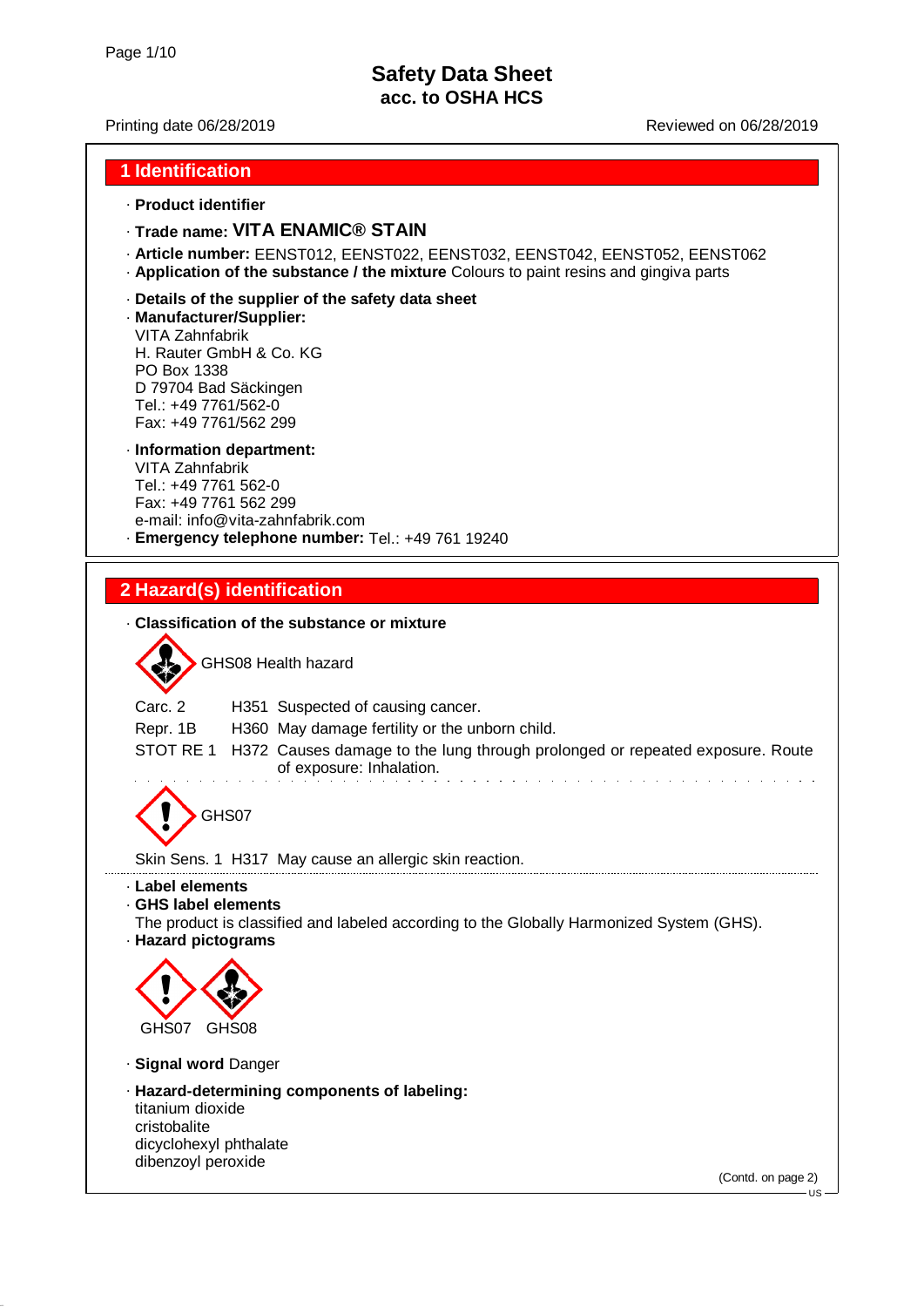Printing date 06/28/2019 Reviewed on 06/28/2019

#### **Trade name: VITA ENAMIC® STAIN** (Contd. of page 1) · **Hazard statements** May cause an allergic skin reaction. Suspected of causing cancer. May damage fertility or the unborn child. Causes damage to the lung through prolonged or repeated exposure. Route of exposure: Inhalation. · **Precautionary statements** Do not breathe dust/fume/gas/mist/vapors/spray. Wear protective gloves/protective clothing/eye protection/face protection. IF exposed or concerned: Get medical advice/attention. Wash contaminated clothing before reuse. Store locked up. Dispose of contents/container in accordance with local/regional/national/international regulations. · **Classification system:** · **NFPA ratings (scale 0 - 4)** 1 0  $\overline{0}$  $Health = 1$  $Fire = 0$ Reactivity  $= 0$ · **HMIS-ratings (scale 0 - 4) HEALTH**  FIRE REACTIVITY 0 Reactivity = 0  $\boxed{\uparrow}$ o Fire = 0 Health  $=$   $*0$ · **Other hazards** · **Results of PBT and vPvB assessment** · **PBT:** Not applicable. · **vPvB:** Not applicable. **3 Composition/information on ingredients**

· **Chemical characterization: Mixtures**

· **Description:** Mixture of the substances listed below with nonhazardous additions.

| · Dangerous components:                                                                     |                                |             |
|---------------------------------------------------------------------------------------------|--------------------------------|-------------|
| 14464-46-1 cristobalite                                                                     |                                | $2.5 - 10%$ |
|                                                                                             | 13463-67-7 titanium dioxide    | $2.5 - 10%$ |
|                                                                                             | 94-36-0 dibenzoyl peroxide     | ≤2.5%       |
|                                                                                             | 84-61-7 dicyclohexyl phthalate | $\leq$ 2.5% |
| - Additional information: For the wording of the listed hazard phrases refer to section 16. |                                |             |

## **4 First-aid measures**

- · **Description of first aid measures**
- · **General information:** Immediately remove any clothing soiled by the product.
- · **After inhalation:**
- Supply fresh air and to be sure call for a doctor.
- In case of unconsciousness place patient stably in side position for transportation.
- · **After skin contact:**
- Immediately wash with water and soap and rinse thoroughly.
- If skin irritation continues, consult a doctor.

(Contd. on page 3)

 $+18$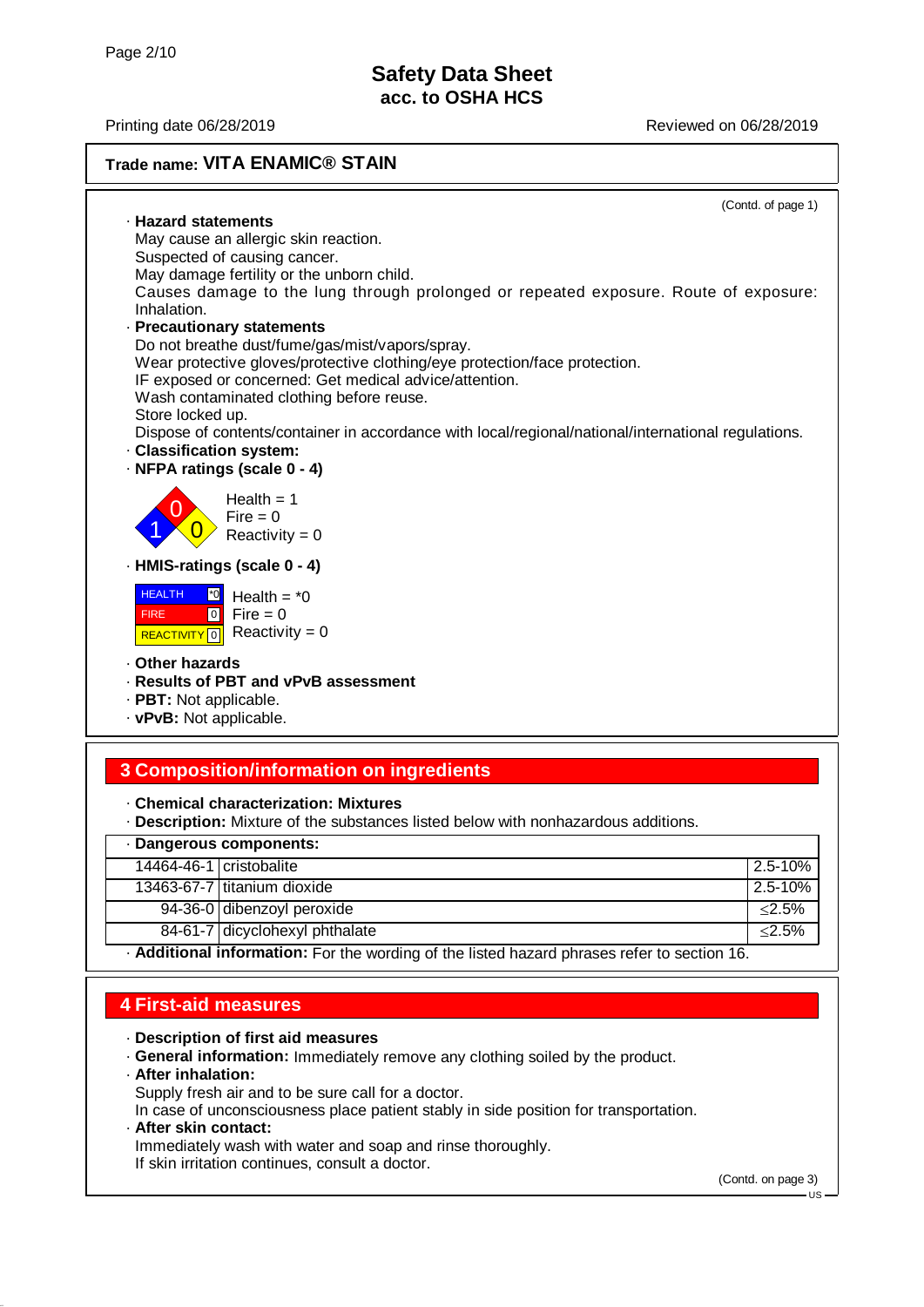## **Trade name: VITA ENAMIC® STAIN**

(Contd. of page 2)

US

· **After eye contact:** Rinse opened eye for several minutes under running water. Then consult a doctor. · **After swallowing:** Rinse out mouth and then drink plenty of water. Do not induce vomiting. Call a doctor immediately.

- · **Information for doctor:**
- · **Most important symptoms and effects, both acute and delayed** No further relevant information available.
- · **Indication of any immediate medical attention and special treatment needed** No further relevant information available.

### **5 Fire-fighting measures**

- · **Extinguishing media**
- · **Suitable extinguishing agents:**

CO2, extinguishing powder or water spray. Fight larger fires with water spray or alcohol resistant foam.

- · **For safety reasons unsuitable extinguishing agents:** Water with full jet
- · **Special hazards arising from the substance or mixture**
- During heating or in case of fire poisonous gases are produced.
- · **Advice for firefighters**
- · **Protective equipment:** Mount respiratory protective device.
- · **Additional information**

Collect contaminated fire fighting water separately. It must not enter the sewage system.

### **6 Accidental release measures**

· **Personal precautions, protective equipment and emergency procedures** Avoid formation of dust.

Avoid contact with skin and eyes.

Use respiratory protective device against the effects of fumes/dust/aerosol.

- · **Environmental precautions:** Do not allow to enter sewers/ surface or ground water.
- · **Methods and material for containment and cleaning up:**

Dispose contaminated material as waste according to item 13.

- Ensure adequate ventilation.
- · **Reference to other sections**

See Section 7 for information on safe handling. See Section 8 for information on personal protection equipment.

- See Section 13 for disposal information.
- · **Protective Action Criteria for Chemicals**

| $·$ PAC-1:              |                                                |                           |
|-------------------------|------------------------------------------------|---------------------------|
|                         | 7631-86-9 silicon dioxide, chemically prepared | $18 \text{ mg/m}^3$       |
| 14464-46-1 cristobalite |                                                | $0.075$ mg/m <sup>3</sup> |
|                         | 13463-67-7 titanium dioxide                    | $30 \text{ mg/m}^3$       |
|                         | 94-36-0 dibenzoyl peroxide                     | $15 \text{ mg/m}^3$       |
| $·$ PAC-2:              |                                                |                           |
|                         | 7631-86-9 silicon dioxide, chemically prepared | $740$ mg/m <sup>3</sup>   |
| 14464-46-1 cristobalite |                                                | $33 \text{ mg/m}^3$       |
|                         | 13463-67-7 titanium dioxide                    | 330 mg/m <sup>3</sup>     |
|                         |                                                | (Contd. on page 4)        |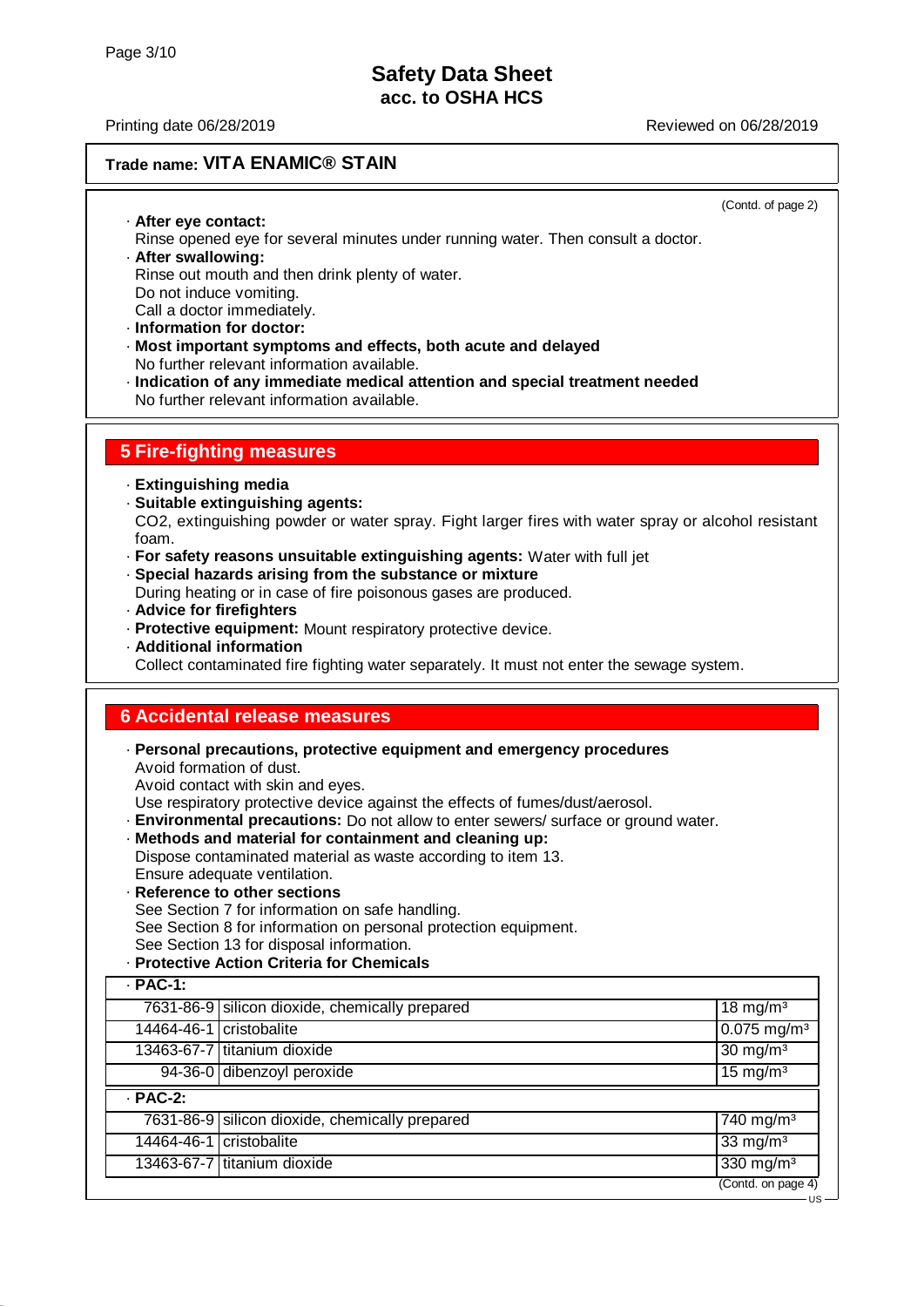### **Trade name: VITA ENAMIC® STAIN**

|                         | 94-36-0 dibenzoyl peroxide                     | (Contd. of page 3)<br>1,200 mg/m <sup>3</sup> |
|-------------------------|------------------------------------------------|-----------------------------------------------|
| $\cdot$ PAC-3:          |                                                |                                               |
|                         | 7631-86-9 silicon dioxide, chemically prepared | $4,500$ mg/m <sup>3</sup>                     |
| 14464-46-1 cristobalite |                                                | $200$ mg/m <sup>3</sup>                       |
|                         | 13463-67-7 titanium dioxide                    | $2,000 \,\mathrm{mg/m^3}$                     |
|                         | 94-36-0 dibenzoyl peroxide                     | $7,000$ mg/m <sup>3</sup>                     |

## **7 Handling and storage**

### · **Handling:**

- · **Precautions for safe handling** Avoid contact with skin and eyes. Ensure good ventilation/exhaustion at the workplace. Open and handle receptacle with care.
- · **Information about protection against explosions and fires:** Keep respiratory protective device available.
- · **Conditions for safe storage, including any incompatibilities**
- · **Storage:**
- · **Requirements to be met by storerooms and receptacles:** Store between 10 °C and 25°C at a well ventilated place.
- · **Information about storage in one common storage facility:** Not required.
- · **Further information about storage conditions:**
- Store in dry conditions. Keep receptacle tightly sealed.
- · **Specific end use(s)** No further relevant information available.

# **8 Exposure controls/personal protection**

- · **Additional information about design of technical systems:** No further data; see item 7.
- · **Control parameters**

| Components with limit values that require monitoring at the workplace:                                 |  |  |
|--------------------------------------------------------------------------------------------------------|--|--|
| 14464-46-1 cristobalite                                                                                |  |  |
| PEL   Long-term value: 0.05* mg/m <sup>3</sup><br>*resp. dust;1/2 value from resp.dust formulae Quartz |  |  |
| REL Long-term value: 0.05* mg/m <sup>3</sup><br>*respirable dust; See Pocket Guide App. A              |  |  |
| TLV   Long-term value: $0.025$ * mg/m <sup>3</sup><br>*as respirable fraction                          |  |  |
| 13463-67-7 titanium dioxide                                                                            |  |  |
| PEL   Long-term value: 15 <sup>*</sup> mg/m <sup>3</sup><br>*total dust                                |  |  |
| REL   See Pocket Guide App. A                                                                          |  |  |
| TLV   Long-term value: 10 mg/m <sup>3</sup>                                                            |  |  |
| 94-36-0 dibenzoyl peroxide                                                                             |  |  |
| PEL   Long-term value: 5 mg/m <sup>3</sup>                                                             |  |  |
| REL Long-term value: 5 mg/m <sup>3</sup>                                                               |  |  |
| TLV   Long-term value: $5 \text{ mg/m}^3$                                                              |  |  |
| (Contd. on page 5)<br>US                                                                               |  |  |
|                                                                                                        |  |  |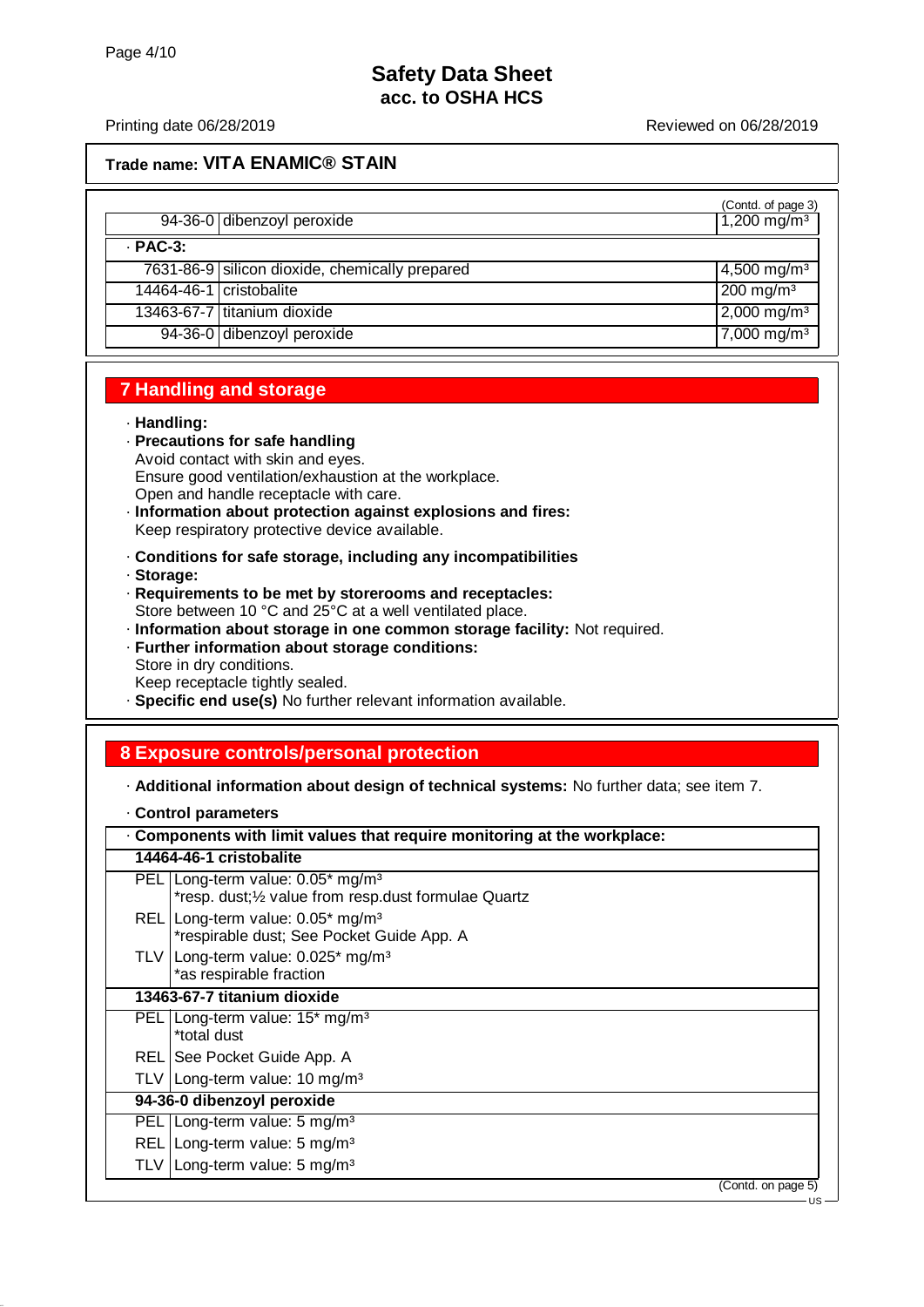### **Trade name: VITA ENAMIC® STAIN**

(Contd. of page 4) · **Additional information:** The lists that were valid during the creation were used as basis.

- · **Exposure controls**
- · **Personal protective equipment:**
- · **General protective and hygienic measures:** Do not eat, drink, smoke or sniff while working. Keep away from foodstuffs, beverages and feed. Immediately remove all soiled and contaminated clothing. Wash hands before breaks and at the end of work. Store protective clothing separately.
- · **Breathing equipment:** Not necessary if room is well-ventilated. Short term filter device: Filter P2
- · **Protection of hands:**



Protective gloves

Protective gloves should be changed regularly, especially after intensive contact with the product. For every workplace a suitable type of protective gloves must be selected.

The glove material has to be impermeable and resistant to the product/ the substance/ the preparation.

· **Material of gloves**

Butyl rubber ( 0,7 mm) EN 374

As there are many different conditions in every day work these indications can only serve as an aid to orientation for the selection of suitable gloves for the handling of chemical products. By no means they can replace qualifying examinations by the end-user.

Diese Empfehlung gilt nur für das im Sicherheitsdatenblatt genannte Produkt. Bei Vermischung mit anderen Substanzen und bei von der EN 374 abweichenden Bedingungen müssen Sie sich an den Hersteller von CE-genehmigten Handschuhen wenden.

The selection of the suitable gloves does not only depend on the material, but also on further marks of quality and varies from manufacturer to manufacturer. As the product is a preparation of several substances, the resistance of the glove material can not be calculated in advance and has therefore to be checked prior to the application.

#### **Penetration time of glove material**

The exact break trough time has to be found out by the manufacturer of the protective gloves and has to be observed.

The determined penetration times according to EN 374 part III are not performed under practical conditions. Therefore a maximum wearing time, which corresponds to 50% of the penetration time, is recommended.

### · **Eye protection:**



Tightly sealed goggles

· **Body protection:** Protective work clothing

(Contd. on page 6)

US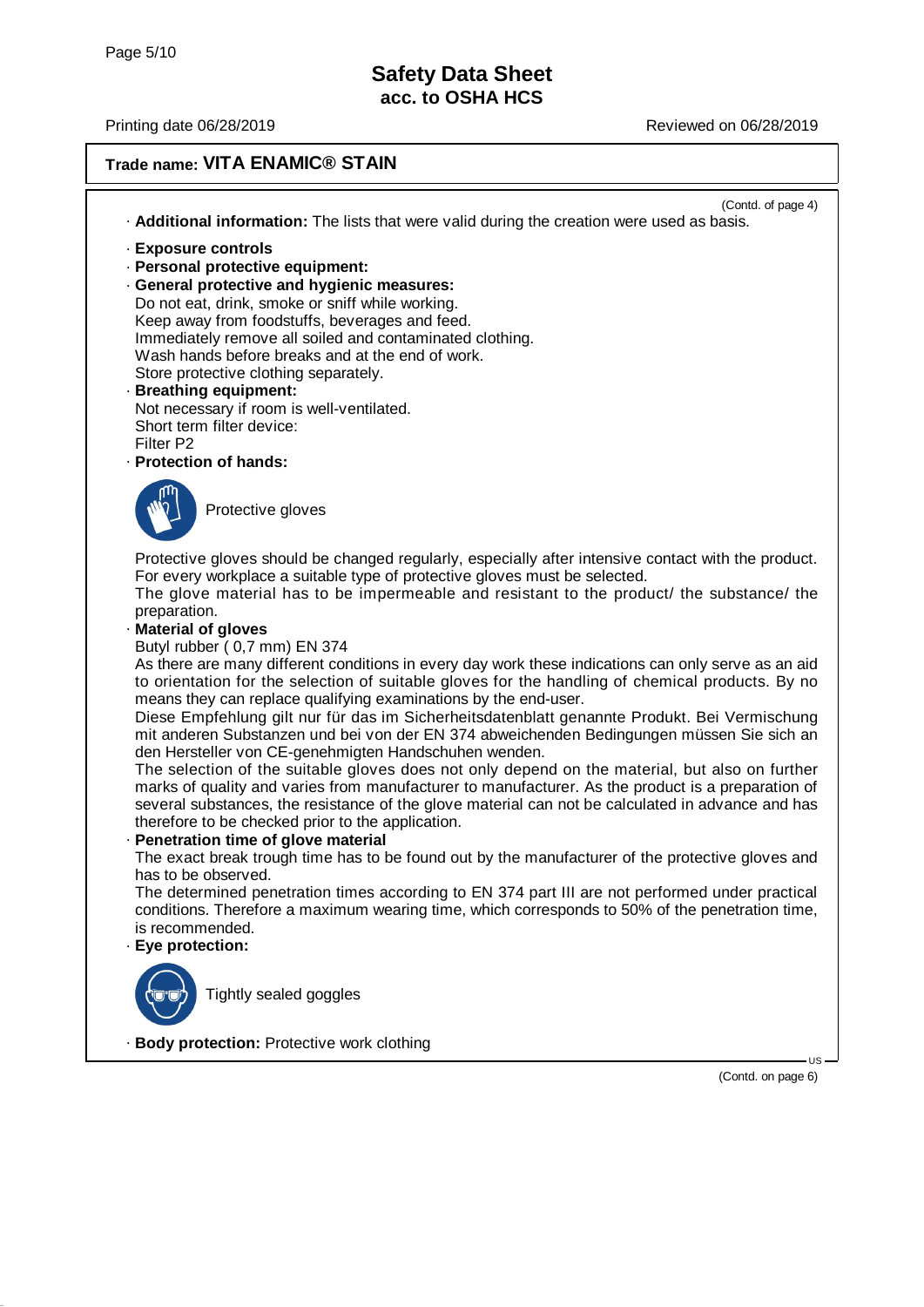### Printing date 06/28/2019 **Printing date 06/28/2019**

## **Trade name: VITA ENAMIC® STAIN**

(Contd. of page 5)

| <b>9 Physical and chemical properties</b>                  |                                               |
|------------------------------------------------------------|-----------------------------------------------|
| Information on basic physical and chemical properties      |                                               |
| · General Information                                      |                                               |
| - Appearance:                                              |                                               |
| Form:                                                      | Powder                                        |
| Color:                                                     | Different according to coloring               |
| · Odor:                                                    | Characteristic                                |
| · Odor threshold:                                          | Not determined.                               |
| · pH-value:                                                | Not applicable.                               |
| Change in condition                                        |                                               |
| <b>Melting point/Melting range:</b>                        | Undetermined.                                 |
| <b>Boiling point/Boiling range:</b>                        | Undetermined.                                 |
| · Flash point:                                             | Not applicable.                               |
| · Flammability (solid, gaseous):                           | Not determined.                               |
| · Ignition temperature:                                    | >370 °C (>698 °F)                             |
| Decomposition temperature:                                 | Not determined.                               |
| · Auto igniting:                                           | Product is not selfigniting.                  |
| · Danger of explosion:                                     | Product does not present an explosion hazard. |
| · Explosion limits:                                        |                                               |
| Lower:                                                     | Not determined.                               |
| Upper:                                                     | Not determined.                               |
| · Oxidizing properties                                     | Not determined                                |
|                                                            | Not applicable.                               |
| · Vapor pressure:                                          | Not applicable.                               |
| $\cdot$ Density at 20 °C (68 °F):                          | 2.3 g/cm <sup>3</sup> (19.1935 lbs/gal)       |
| · Relative density                                         | Not determined.                               |
| · Vapor density                                            | Not applicable.                               |
| · Evaporation rate                                         | Not applicable.                               |
| · Solubility in / Miscibility with                         |                                               |
| Water:                                                     | Insoluble.                                    |
| · Partition coefficient (n-octanol/water): Not determined. |                                               |
| · Viscosity:                                               |                                               |
| Dynamic:                                                   | Not applicable.                               |
| Kinematic:                                                 | Not applicable.                               |
| ⋅ Other information                                        | No further relevant information available.    |

## **10 Stability and reactivity**

· **Reactivity** No dangerous reactions if used according to specifications

· **Chemical stability** Stable if used according to specifications · **Thermal decomposition / conditions to be avoided:**

- Heating above 30°C, decomposition of dibenzoyl peroxide No decomposition if used according to specifications.
- · **Possibility of hazardous reactions** No dangerous reactions known.
- · **Conditions to avoid** No further relevant information available.

(Contd. on page 7)

US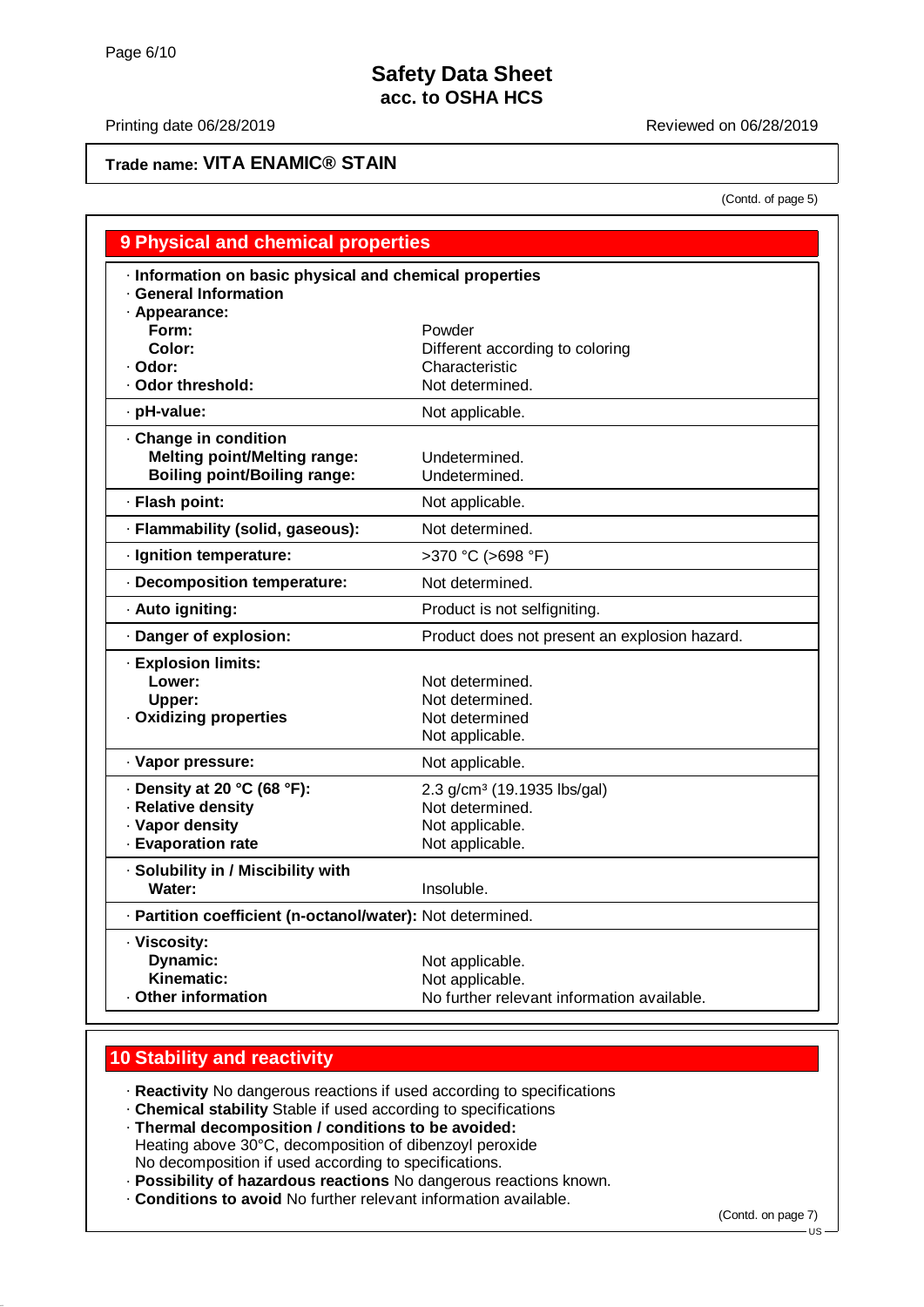### Printing date 06/28/2019 Reviewed on 06/28/2019

## **Trade name: VITA ENAMIC® STAIN**

(Contd. of page 6)

- · **Incompatible materials:** No further relevant information available.
- · **Hazardous decomposition products:** No dangerous decomposition products known.

## **11 Toxicological information**

### · **Information on toxicological effects**

- · **Acute toxicity:**
- · **LD/LC50 values that are relevant for classification:**
- Dibenzoyl peroxide 78 % LD-50 oral > 5000 mg/kg rat (Lit.)
- · **Sensitization:** Sensitization possible through skin contact.
- · **Additional toxicological information:** Max. 2,5 % Dibenzoyl peroxide. The product shows the following dangers according to internally approved calculation methods for preparations: **Irritant** · **Carcinogenic categories**

|                                                         | 9.109                               |    |
|---------------------------------------------------------|-------------------------------------|----|
| · IARC (International Agency for Research on Cancer)    |                                     |    |
| 14464-46-1 cristobalite                                 |                                     |    |
|                                                         | 13463-67-7 titanium dioxide         | 2B |
|                                                         | 94-36-0 dibenzoyl peroxide          | 3  |
|                                                         | · NTP (National Toxicology Program) |    |
| 14464-46-1 cristobalite                                 |                                     | Κ  |
| - OSHA-Ca (Occupational Safety & Health Administration) |                                     |    |

None of the ingredients is listed.

# **12 Ecological information**

- · **Toxicity**
- · **Aquatic toxicity:** No further relevant information available.
- · **Persistence and degradability** No further relevant information available.
- · **Behavior in environmental systems:**
- · **Bioaccumulative potential** No further relevant information available.
- · **Mobility in soil** No further relevant information available.
- · **Additional ecological information:**
- · **General notes:**

Do not allow undiluted product or large quantities of it to reach ground water, water course or sewage system.

- · **Results of PBT and vPvB assessment**
- · **PBT:** Not applicable.
- · **vPvB:** Not applicable.
- · **Other adverse effects** No further relevant information available.

## **13 Disposal considerations**

### · **Waste treatment methods**

· **Recommendation:**

Must not be disposed of together with household garbage. Do not allow product to reach sewage system.

Disposal must be made according to official regulations.

 $H<sub>2</sub>$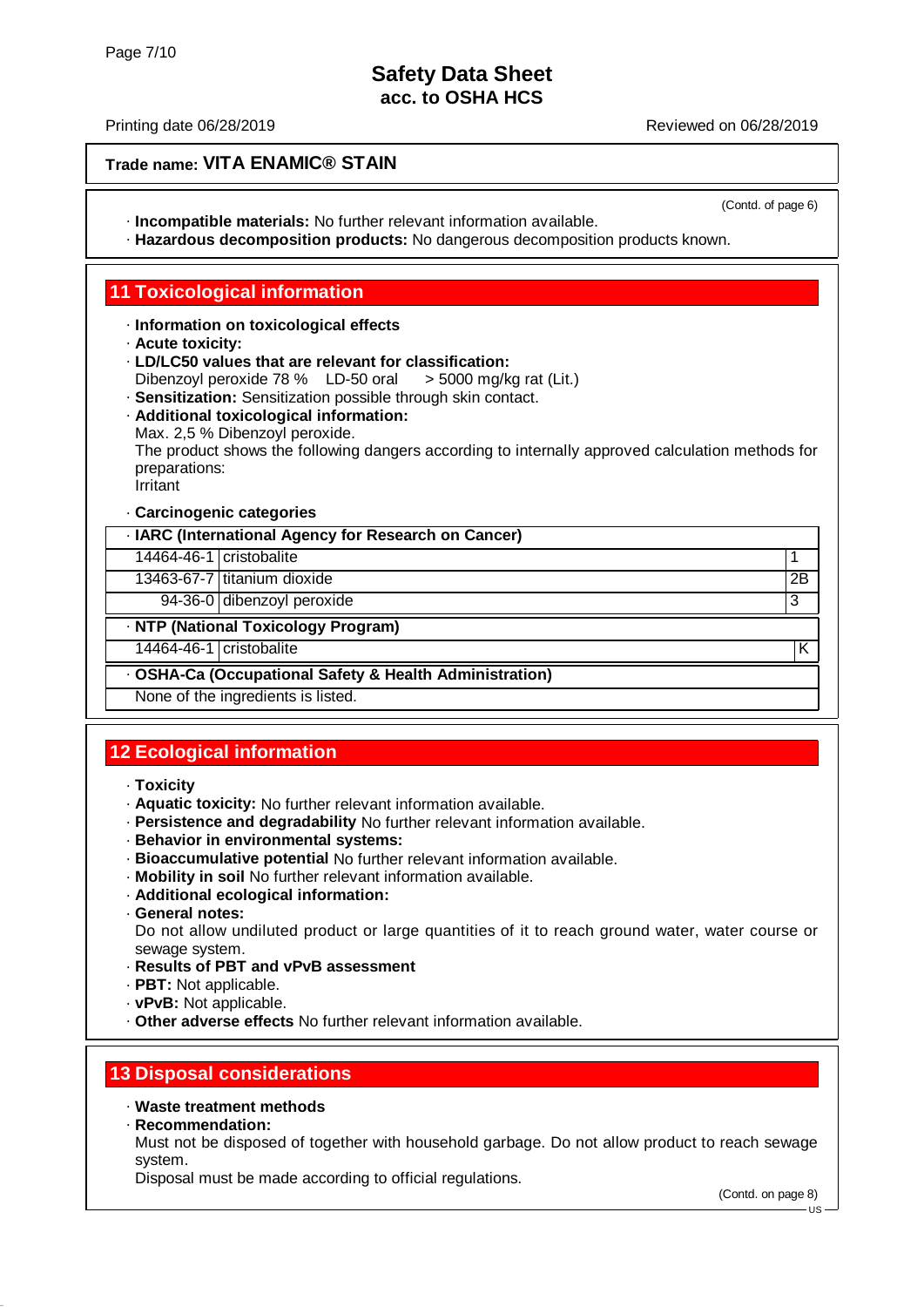## **Trade name: VITA ENAMIC® STAIN**

(Contd. of page 7)

· **Uncleaned packagings:**

· **Recommendation:** Disposal must be made according to official regulations.

| <b>14 Transport information</b>                                                     |                 |
|-------------------------------------------------------------------------------------|-----------------|
| · UN-Number<br>· DOT, ADR, ADN, IMDG, IATA                                          | Void            |
| · UN proper shipping name<br>· DOT, ADR, ADN, IMDG, IATA                            | Void            |
| · Transport hazard class(es)                                                        |                 |
| · DOT, ADR, ADN, IMDG, IATA<br>· Class                                              | Void            |
| · Packing group<br>· DOT, ADR, IMDG, IATA                                           | Void            |
| · Environmental hazards:<br>· Marine pollutant:                                     | N <sub>o</sub>  |
| · Special precautions for user                                                      | Not applicable. |
| · Transport in bulk according to Annex II of<br><b>MARPOL73/78 and the IBC Code</b> | Not applicable. |
| - UN "Model Regulation":                                                            | Void            |

# **15 Regulatory information**

- · **Safety, health and environmental regulations/legislation specific for the substance or mixture**
- · **Sara**

| · Section 355 (extremely hazardous substances):               |  |  |
|---------------------------------------------------------------|--|--|
| None of the ingredient is listed.                             |  |  |
| · Section 313 (Specific toxic chemical listings):             |  |  |
| 94-36-0 dibenzoyl peroxide                                    |  |  |
| · TSCA (Toxic Substances Control Act):                        |  |  |
| 14464-46-1 cristobalite                                       |  |  |
| 13463-67-7 titanium dioxide                                   |  |  |
| 94-36-0 dibenzoyl peroxide                                    |  |  |
| · Hazardous Air Pollutants                                    |  |  |
| None of the ingredients is listed.                            |  |  |
| - Proposition 65                                              |  |  |
| Chemicals known to cause cancer:                              |  |  |
| 14464-46-1 cristobalite                                       |  |  |
| . Chemicals known to cause reproductive toxicity for females: |  |  |
| None of the ingredients is listed.                            |  |  |
| Chemicals known to cause reproductive toxicity for males:     |  |  |
| None of the ingredients is listed.                            |  |  |
| (Contd. on page 9)<br>$-11S$                                  |  |  |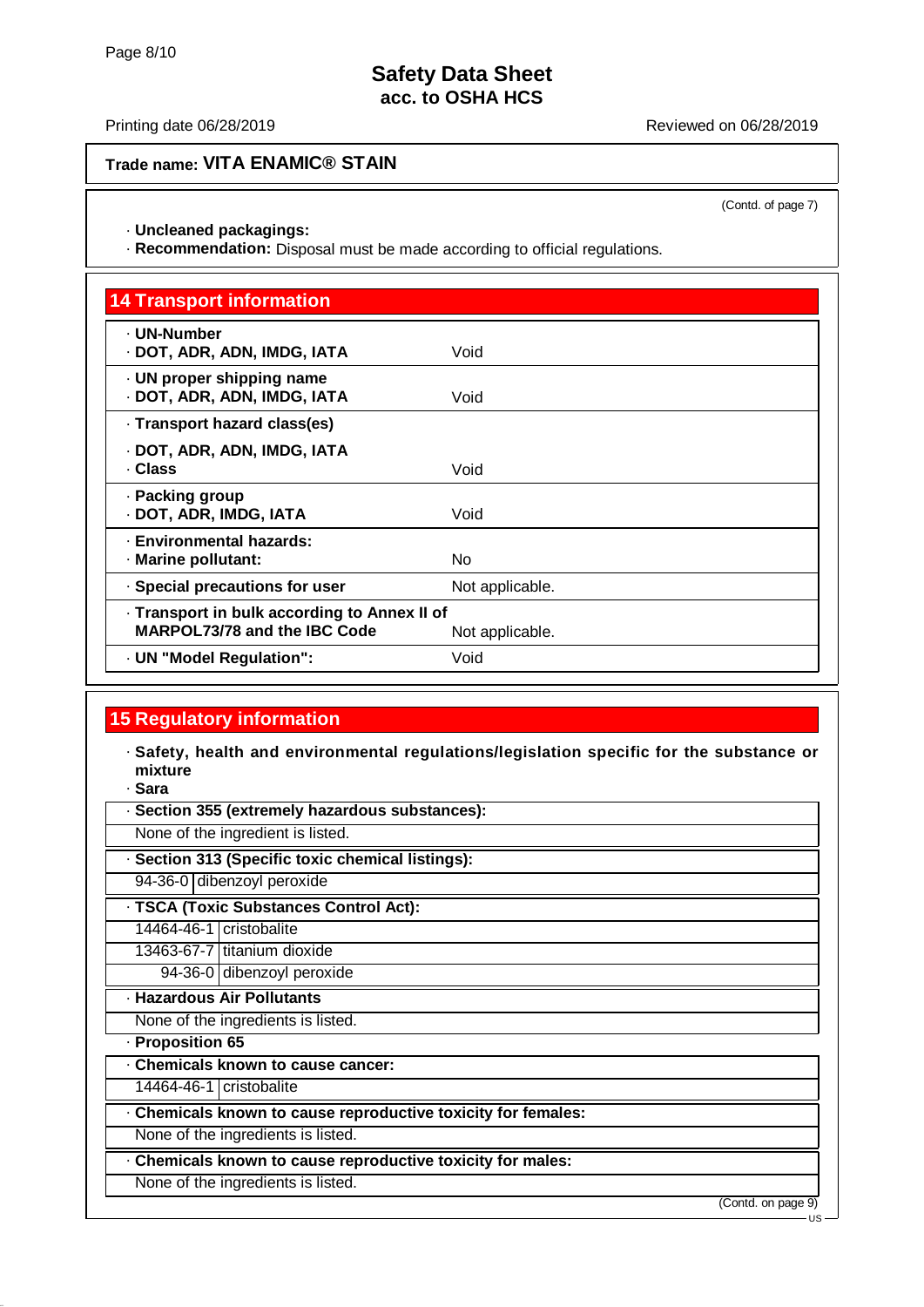#### Printing date 06/28/2019 Reviewed on 06/28/2019

(Contd. of page 8)

### **Trade name: VITA ENAMIC® STAIN**

· **Chemicals known to cause developmental toxicity:**

None of the ingredients is listed.

#### · **Cancerogenity categories**

· **EPA (Environmental Protection Agency)**

None of the ingredients is listed.

· **TLV (Threshold Limit Value established by ACGIH)** 14464-46-1 cristobalite A2 13463-67-7 titanium dioxide A4

94-36-0 dibenzoyl peroxide A4

· **MAK (German Maximum Workplace Concentration)**

14464-46-1 cristobalite 1

13463-67-7 titanium dioxide 3A

· **NIOSH-Ca (National Institute for Occupational Safety and Health)**

14464-46-1 cristobalite

13463-67-7 titanium dioxide

· **GHS label elements**

The product is classified and labeled according to the Globally Harmonized System (GHS).

· **Hazard pictograms**



· **Signal word** Danger

· **Hazard-determining components of labeling:**

titanium dioxide cristobalite dicyclohexyl phthalate

dibenzoyl peroxide · **Hazard statements** May cause an allergic skin reaction.

Suspected of causing cancer.

May damage fertility or the unborn child.

Causes damage to the lung through prolonged or repeated exposure. Route of exposure: Inhalation.

· **Precautionary statements** Do not breathe dust/fume/gas/mist/vapors/spray. Wear protective gloves/protective clothing/eye protection/face protection. IF exposed or concerned: Get medical advice/attention. Wash contaminated clothing before reuse. Store locked up.

Dispose of contents/container in accordance with local/regional/national/international regulations. · **Chemical safety assessment:** A Chemical Safety Assessment has not been carried out.

### **16 Other information**

This information is based on our present knowledge. However, this shall not constitute a guarantee for any specific product features and shall not establish a legally valid contractual relationship.

(Contd. on page 10)

 $\overline{18}$